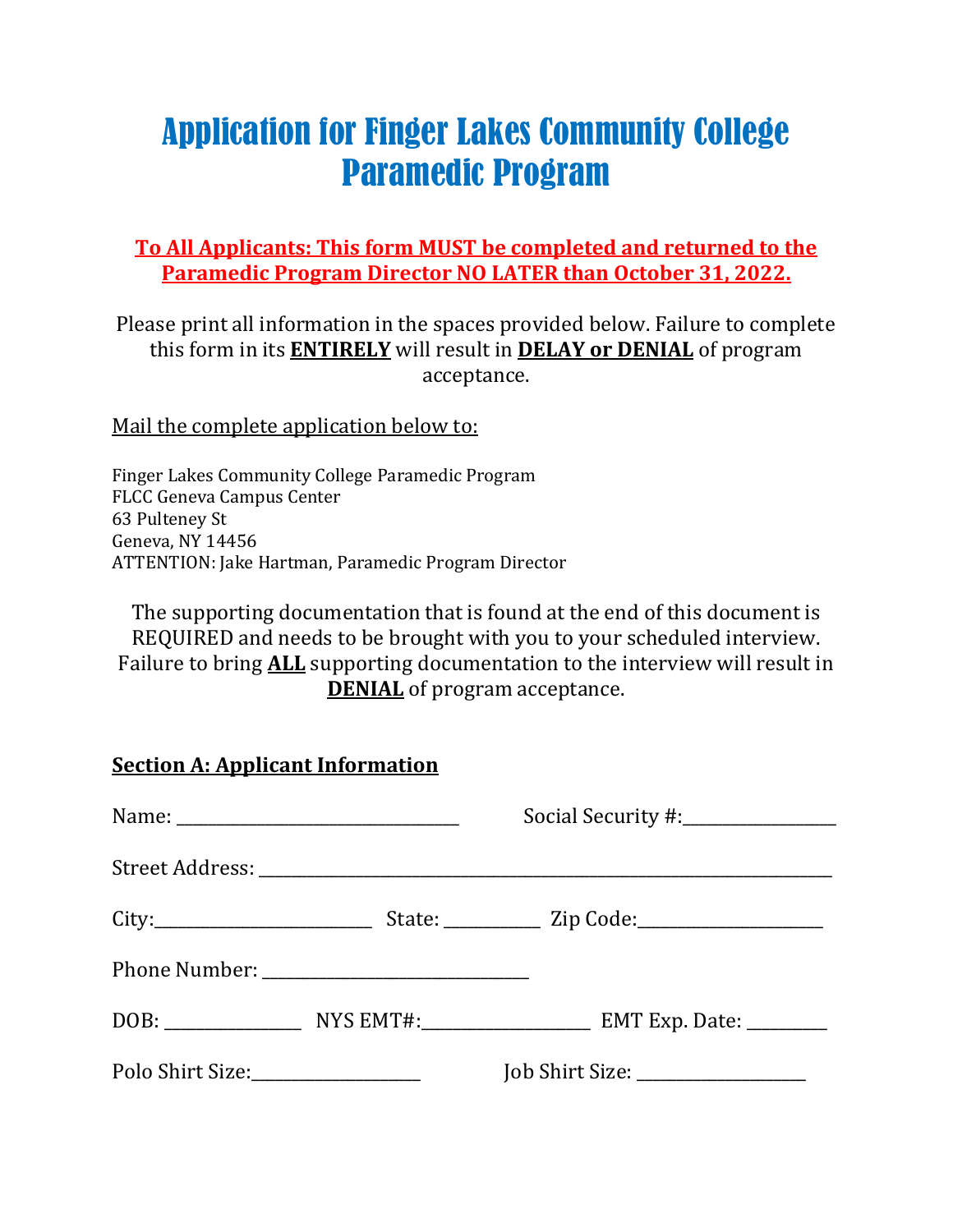# **Section B: Education**

| Level          | Institution | City/State | Degree/Graduate | Dates<br>Attended |
|----------------|-------------|------------|-----------------|-------------------|
| College        |             |            |                 |                   |
| High<br>School |             |            |                 |                   |
| Other          |             |            |                 |                   |

# **Section C: Certification**

List all other EMS, Medical, or health related courses related to this Application (CPR, ACLS, PALS, Etc.)

| Name of Course | Location | Date taken | Date of Expiration<br>(If applicable) |
|----------------|----------|------------|---------------------------------------|
| <b>CPR</b>     |          |            |                                       |
|                |          |            |                                       |
|                |          |            |                                       |

# **Section D: EMS/Clinical Experience**

| Location | Title/Job Duties | Dates | Supervisor |
|----------|------------------|-------|------------|
|          |                  |       |            |
|          |                  |       |            |
|          |                  |       |            |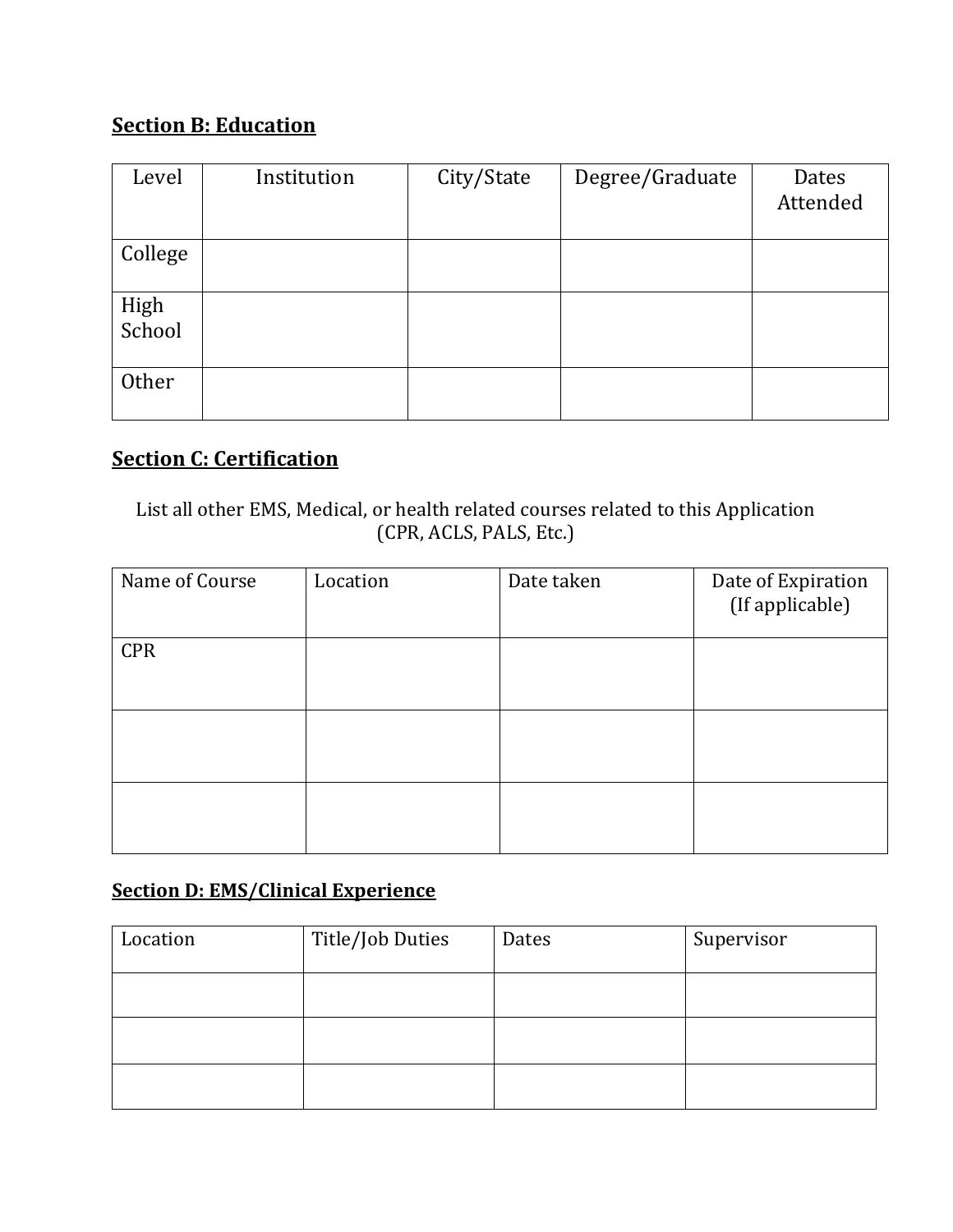#### **Section E: Certification Statement**

I, \_\_\_\_\_\_\_\_\_\_\_\_\_\_\_\_\_\_\_\_\_\_\_\_\_\_\_\_\_\_\_\_\_\_\_\_ understand and acknowledge that the information set forth in this application is true and accurate. I understand that discovery of false or misleading information may lead to dismissal from the program.

\_\_\_\_\_\_\_\_\_\_\_\_\_\_\_\_\_\_\_\_\_\_\_\_\_\_\_\_\_\_\_\_\_\_\_\_\_\_\_\_\_\_\_\_\_\_\_\_\_\_\_ \_\_\_\_\_\_\_\_\_\_\_\_\_\_\_\_\_\_\_\_\_\_

Signature of Applicant Date Date Date

#### **Important Notice to the Applicant:**

Your application will not be reviewed for admission into the program UNLESS it is filled out in its ENTIREITY. There is a 30-person cap to this program, so get your applications in ASAP or by the deadline of October 31, 2022. Applications will be date and time stamped once they arrive in the office. If you are not selected as an initial candidate for a seat in the class, you will be placed on a waiting list. If the initial selected students do not fill their requirements or decide not to attend the program, you will be contacted to fill the vacant seat in the program. The cost of the course is ESTIMATED to be around \$7,000 plus the cost of books and supplies. Interviews will be scheduled in early November. The Program Director will contact you to schedule this interview if your application is accepted.

Please review the required documents that are listed on the next page IN THEIR ENTIRETY!!! Pay close attention to the required immunizations and DATES of the immunizations!!!

If you have any questions, please contact the Paramedic Program Director at [Jacob.hartman@flcc.edu](mailto:Jacob.hartman@flcc.edu) or at 607-857-7790. You can also contact the Finger Lakes EMS office at 315-789-0108.

#### **For Official Use ONLY:**

Application Reviewed By: \_\_\_\_\_\_\_\_\_\_\_\_\_\_\_\_\_\_\_\_\_\_\_\_\_\_\_\_\_\_\_\_\_\_\_\_\_\_\_\_\_\_\_\_\_\_\_\_\_\_\_\_\_\_

Date Received: \_\_\_\_\_\_\_\_\_\_\_\_\_\_\_\_\_\_\_\_\_\_ Packet Complete? \_\_\_\_\_\_\_\_\_\_\_\_\_\_\_\_\_

Candidate Application Accepted/Rejected: \_\_\_\_\_\_\_\_\_\_\_\_\_\_\_\_\_\_\_\_\_\_\_\_\_\_